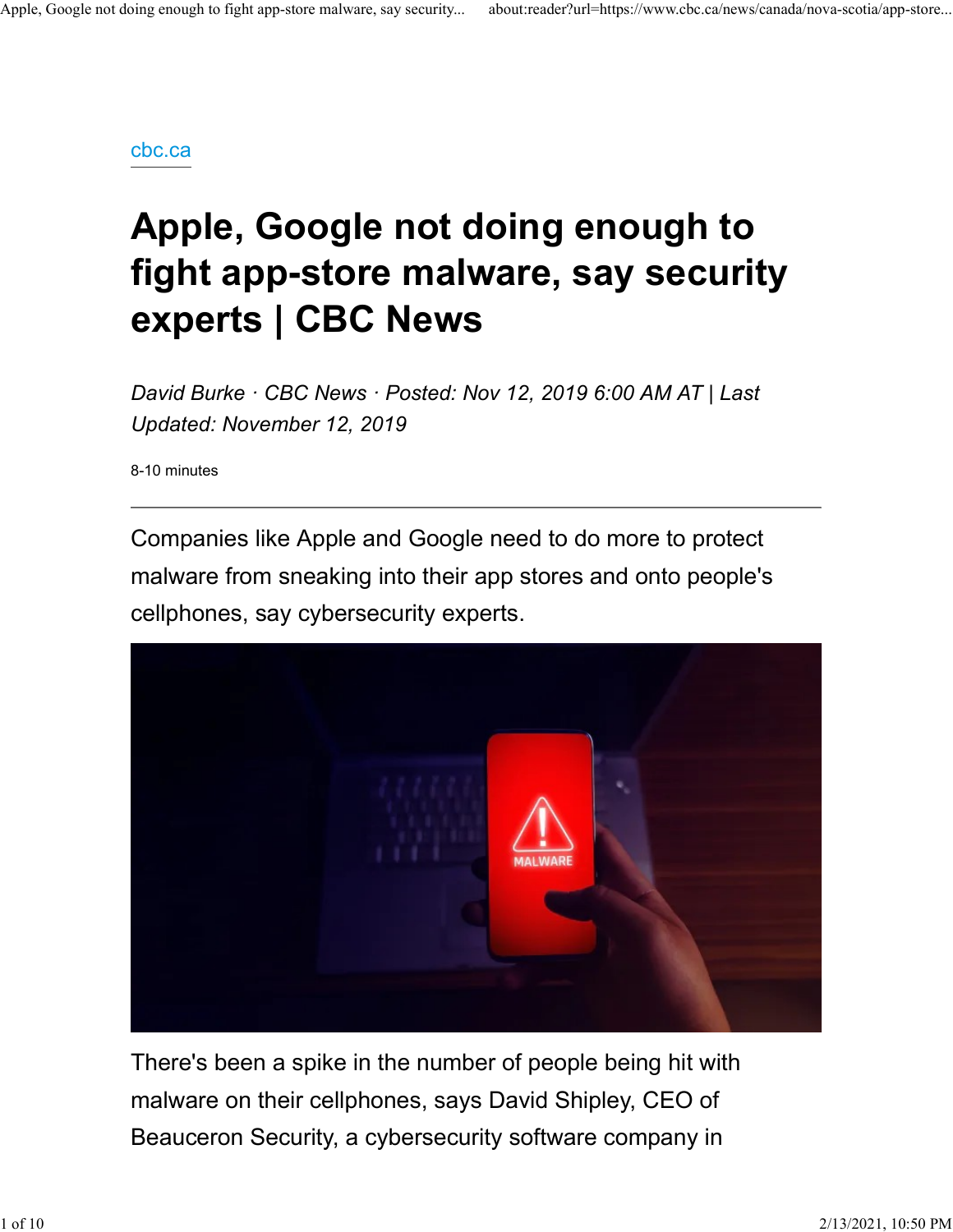Fredericton. (Suttipun/Shutterstock) Apple, Google not doing enough to fight app-store malware, say security... about:reader?url=https://www.cbc.ca/news/canada/nova-scotia/app-store...<br>Fredericton. (Suttipun/Shutterstock)

The first sign Andre Pettipas had that anything was wrong with his cellphone was when his girlfriend texted him to ask about the message he wrote to her that simply said "Sexual assault allegations."

Pettipas didn't send that text from his Samsung Galaxy S9. The culprit was a PDF scanner app, which was actually malware he had downloaded from the Google Play store.

"I'm definitely worried about it," said the Port Hastings, N.S., man. "I'm going to be keeping an eye on my credit card statements and my banking information to make sure there's no money going [anywhere] as the days go by."

Pettipas isn't alone. He posted on Facebook about what happened and more than a dozen other people said they'd had similar problems.

Cybersecurity experts say companies like Apple and Google need to do more to protect malware from sneaking into their app stores.

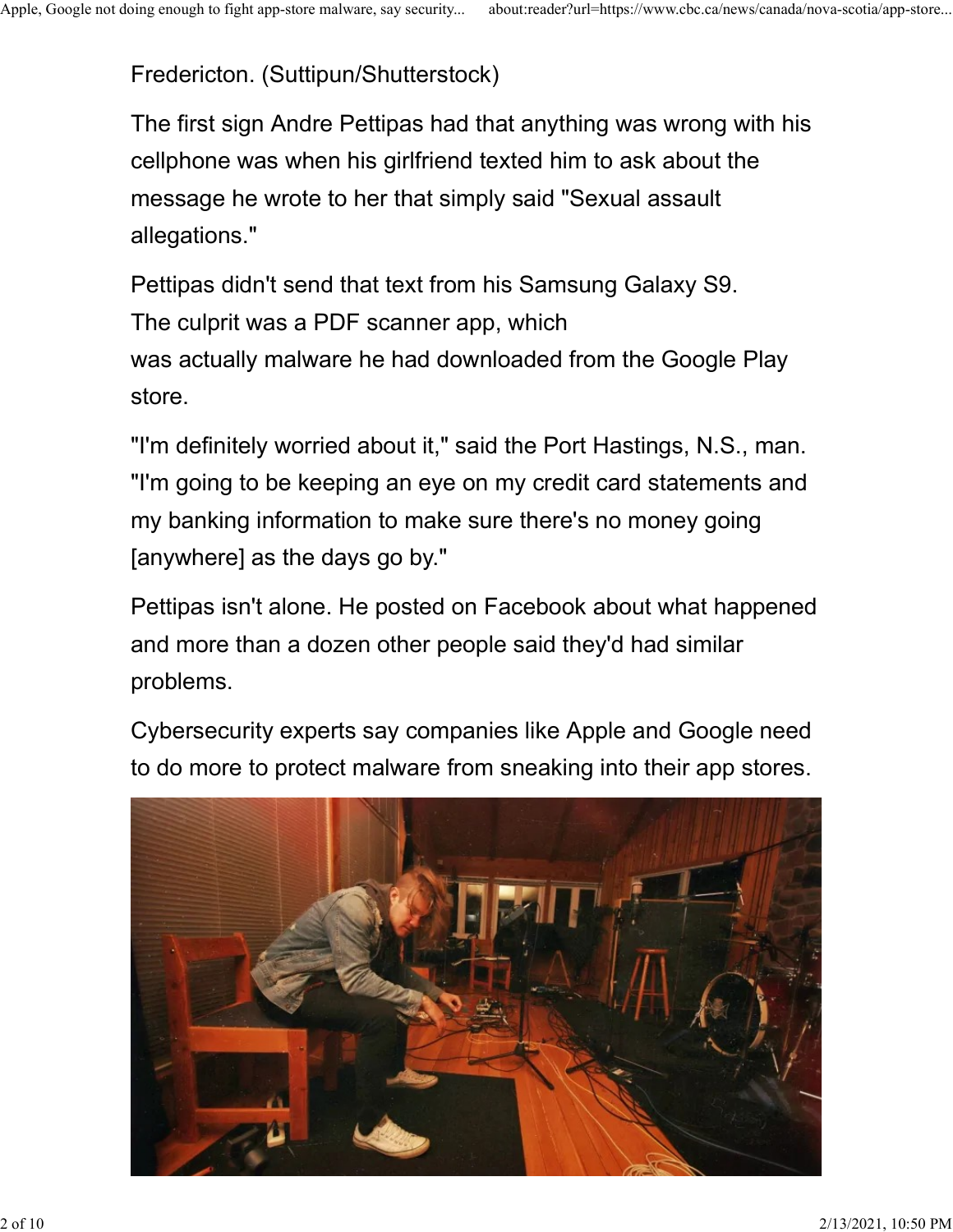Cape Breton musician Andre Pettipas is worried about his personal information being compromised after he discovered malware on his cellphone. (Travis Pettipas) Apple, Google not doing enough to fight app-store malware, say security... about:reader?url=https://www.cbc.ca/news/canada/nova-scotia/app-store...<br> **Cape Breton musician Andre Pettipas is worried about his** 

> "In the last couple of months, we've seen a dramatic spike and particularly what happens is they're getting better at sneaking things into app stores," said David Shipley, CEO of Beauceron Security, a cybersecurity software firm based in Fredericton.

Often, malware steals a person's data, everything from their banking information to their contacts. That information is then either sold online or used by the person who made the attack.

Other times, ransomware encrypts the data on someone's phone and demands payment before the phone will be unlocked.

The problem is most app stores don't do a thorough security check on the apps they offer, said Arash Habibi Lashkari, a professor who studies malware at the Canadian Institute for Cybersecurity at the University of New Brunswick.

"They need to change their strategy," he said.

It's not clear how many cellphones across the country have been compromised by malware.

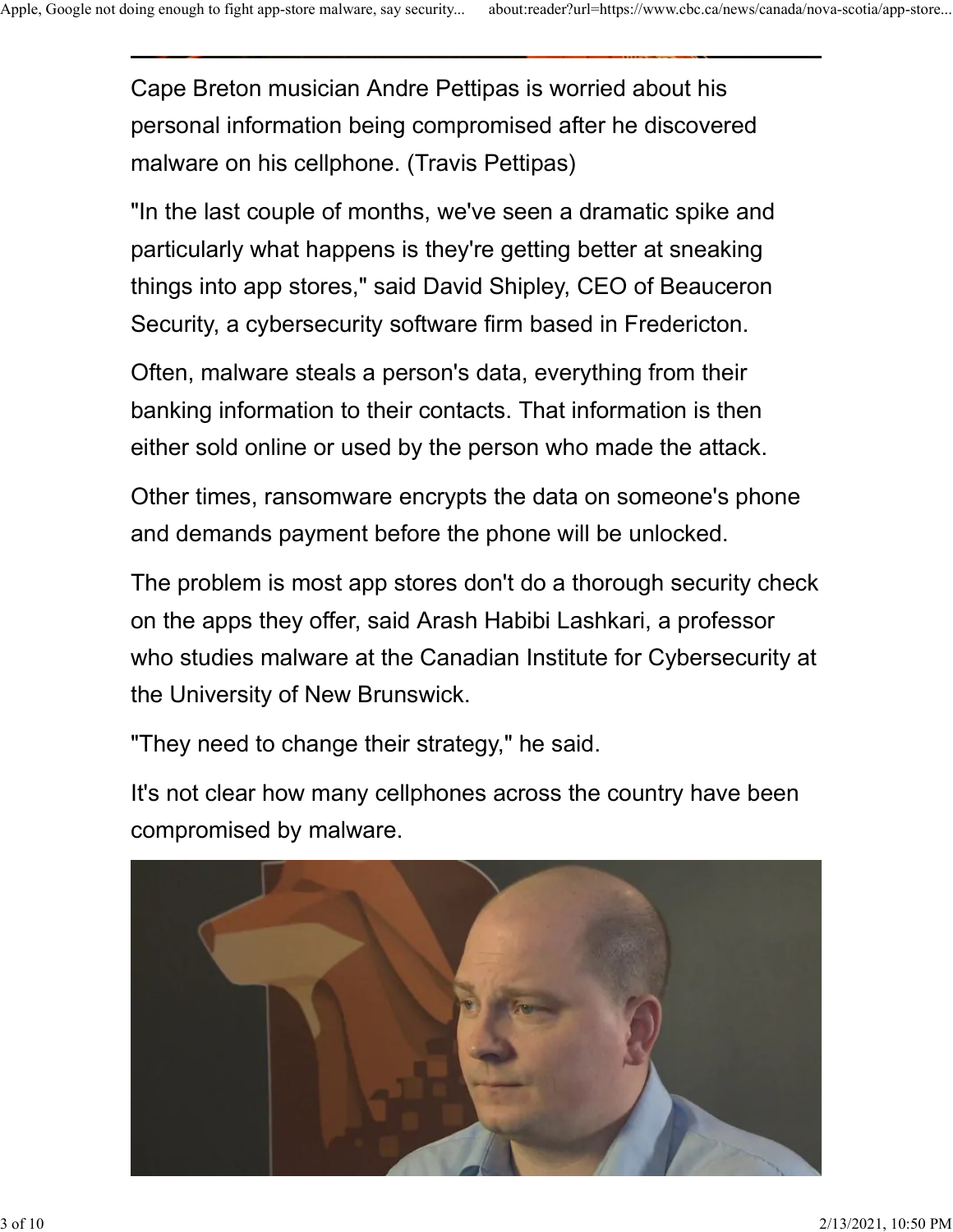

David Shipley is the CEO of cybersecurity software firm Beauceron Security. (Jonathan Collicott/CBC)

However, as part of Lashkari's research in 2015, he downloaded 5,000 apps from Google Play, tested them and found they were all legitimate. Then in 2017, he downloaded the same apps and discovered more than 200 of them had become malware.

"It means someone repackaged them with the malicious code and uploaded [them]," said Lashkari.

Other programs start off benign and only become malicious after an update to the application turns it into malware. This helps malicious programs escape detection in the app store, said professor Ali Dehghantanha, director of the Cyber Science Lab at the University of Guelph in Ontario.

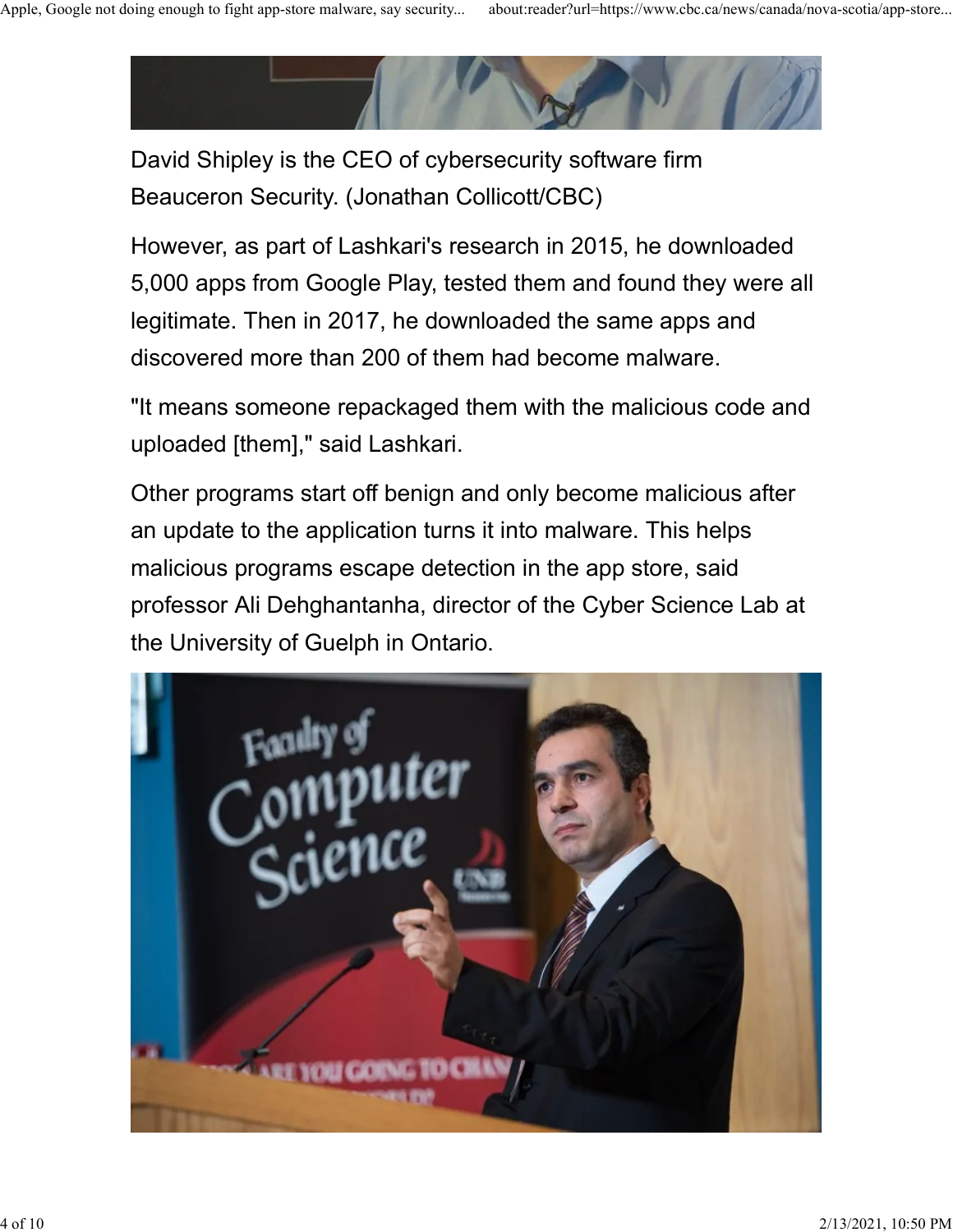Arash Habibi Laskari is a research co-ordinator with the Canadian Institute for Cybersecurity at the University of New Brunswick. (Rob Blanchard/University of New Brunswick) Apple, Google not doing enough to fight app-store malware, say security... about:reader?url=https://www.cbc.ca/news/canada/nova-scotia/app-store...<br>Arash Habibi Laskari is a research co-ordinator with the Canadian<br>Institut

> He said for the average citizen, the most common way for their cellphones to become infected is through app stores.

Lashkari said adding extra security to app stores is expensive. He said more people need to be hired to review apps or new programs need to be designed to detect malicious software, which is why he believes companies don't make more security improvements.

Both Apple and Google declined interviews with CBC News. Instead, the companies emailed links to online documents that outlined some of the security features of their app stores.

### What Apple says it's doing to fight malware

In its App Store Review Guidelines, Apple states all apps are reviewed by experts and an editorial team.

All third-party apps, meaning apps not developed by Apple, are restricted from accessing files stored by other apps or from making changes to a cellphone, according to Apple's IOS Security Whitepaper. These measures give "users industry-leading protection against viruses, malware, and other exploits."

## What about Google?

Google said it has implemented new policies to stop malicious apps from entering Google Play. It said in 2018 its rejected app submissions increased by more than 55 per cent and it increased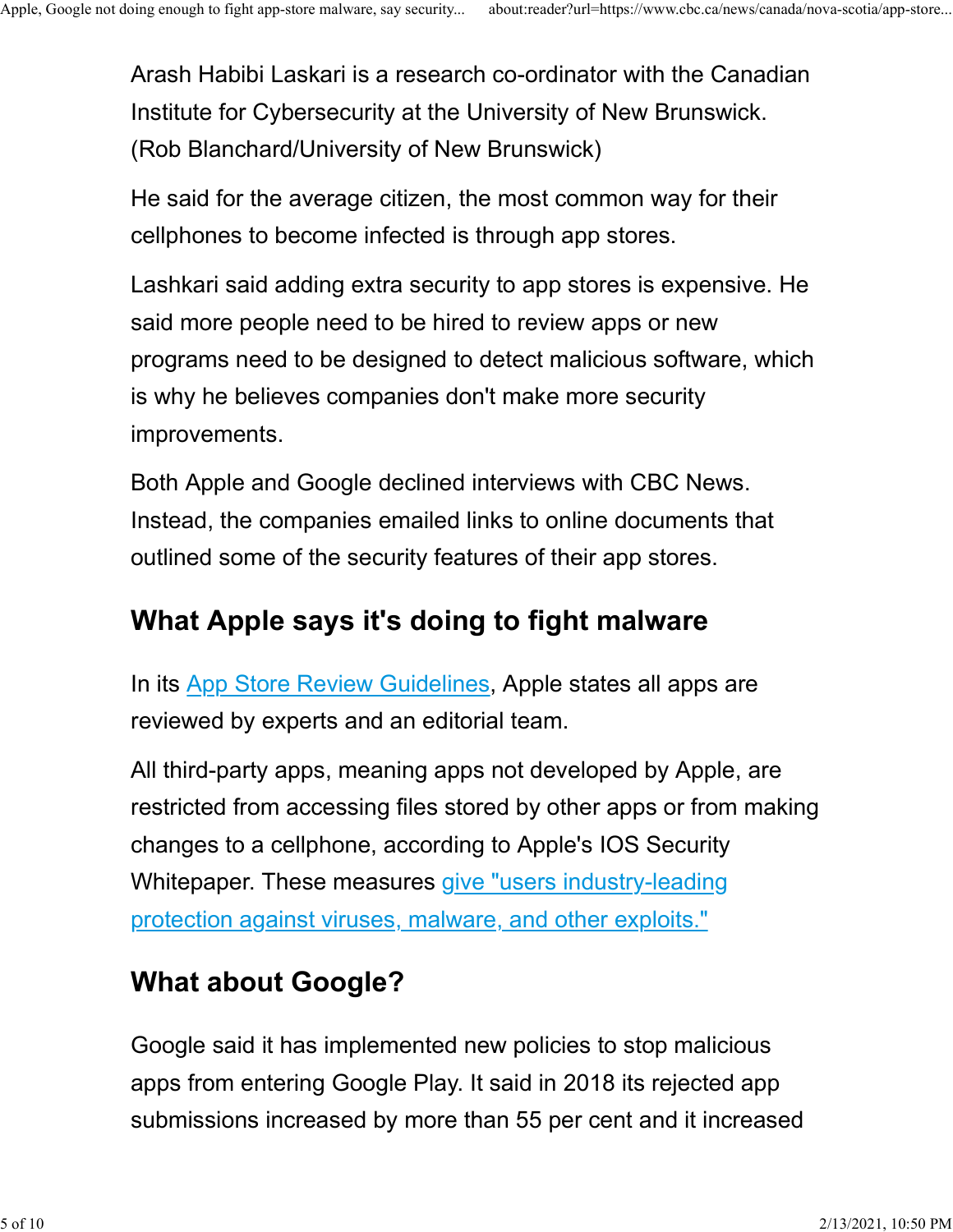app suspensions by more than 66 per cent. The company said in 2018 it rejected or removed "tens of thousands of apps" that didn't comply with the app store's policies related to user data and privacy. Apple, Google not doing enough to fight app-store malware, say security... about:reader?url=https://www.cbc.ca/news/canada/nova-scotia/app-store...<br>app suspensions by more than 66 per cent. The company said in<br>2018 it reje

> "These increases can be attributed to our continued efforts to tighten policies to reduce the number of harmful apps on the Play Store, as well as our investments in automated protections and human review processes that play critical roles in identifying and enforcing on bad apps," said the Google post.

Shipley said Apple devices are safer.



Cybersecurity experts say people should equip their cellphones with antivirus software to help protect against malware. (CBC)

"If you are an iOS user, you are in a little better shape because Apple has a lot more control over their hardware and software and they do a better job vetting stuff," he said. "That being said, there has still been malware that slips in there."

Dehghantanha said there's room for Apple and Google to improve,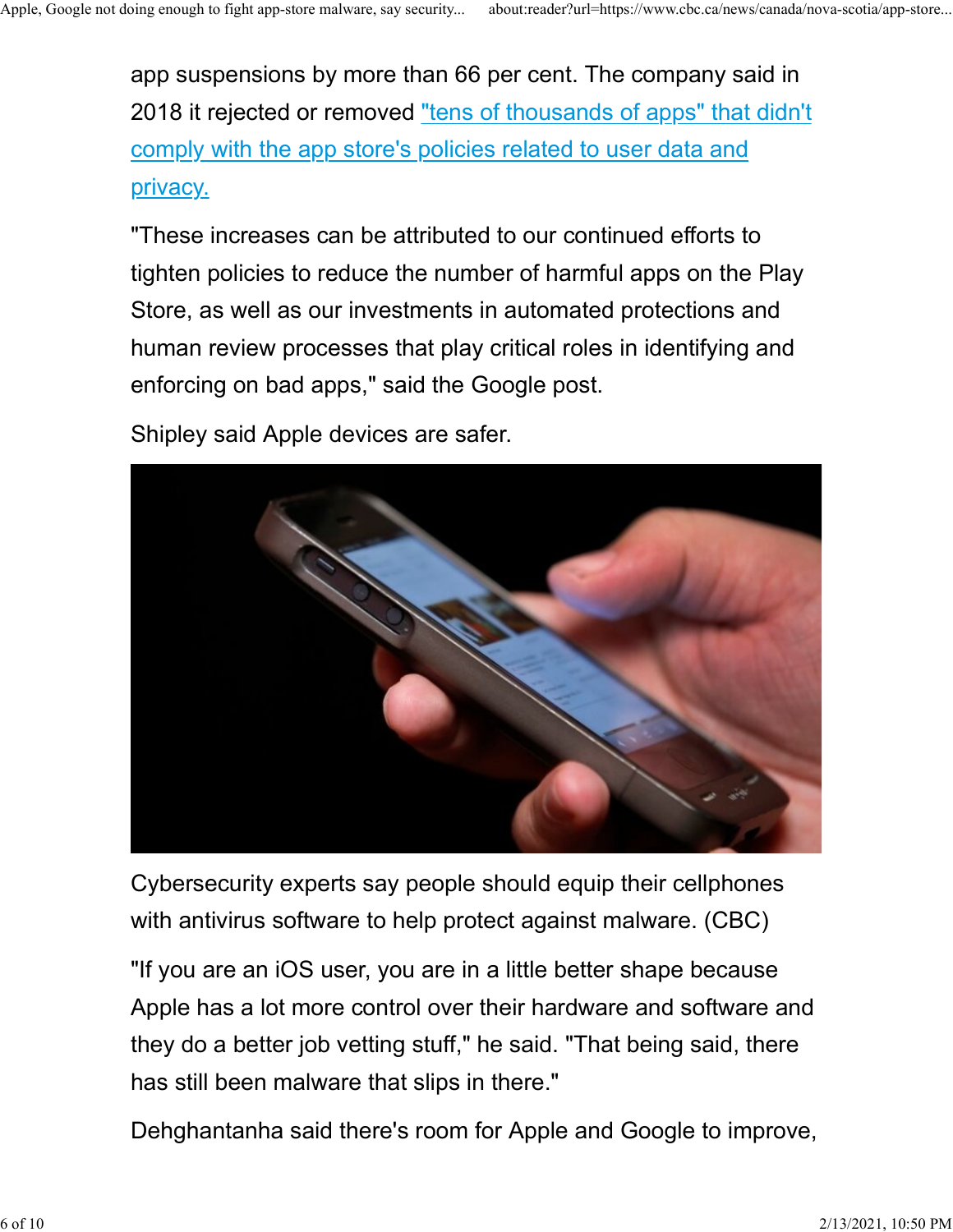but he said the malware getting into app stores these days is complex and well crafted. Apple, Google not doing enough to fight app-store malware, say security... about:reader?url=https://www.cbc.ca/news/canada/nova-scotia/app-store...<br>
but he said the malware getting into app stores these days is<br>
complex an

> "Both Google and Apple are doing quite a fantastic job considering the scale and the size of apps that they are monitoring," said Dehghantanha.

### Stricter laws needed, says professor

But Shipley wouldn't praise the companies that much.

"Until Canadian laws catch up to actually have better consumer protection and privacy rights for Canadians, like they have in Europe, there's no real financial incentive for them to do so," he said.

Shipley said it's difficult to hold companies accountable for damages after malware tears through a cellphone because the terms of service for using the device say the companies aren't liable.

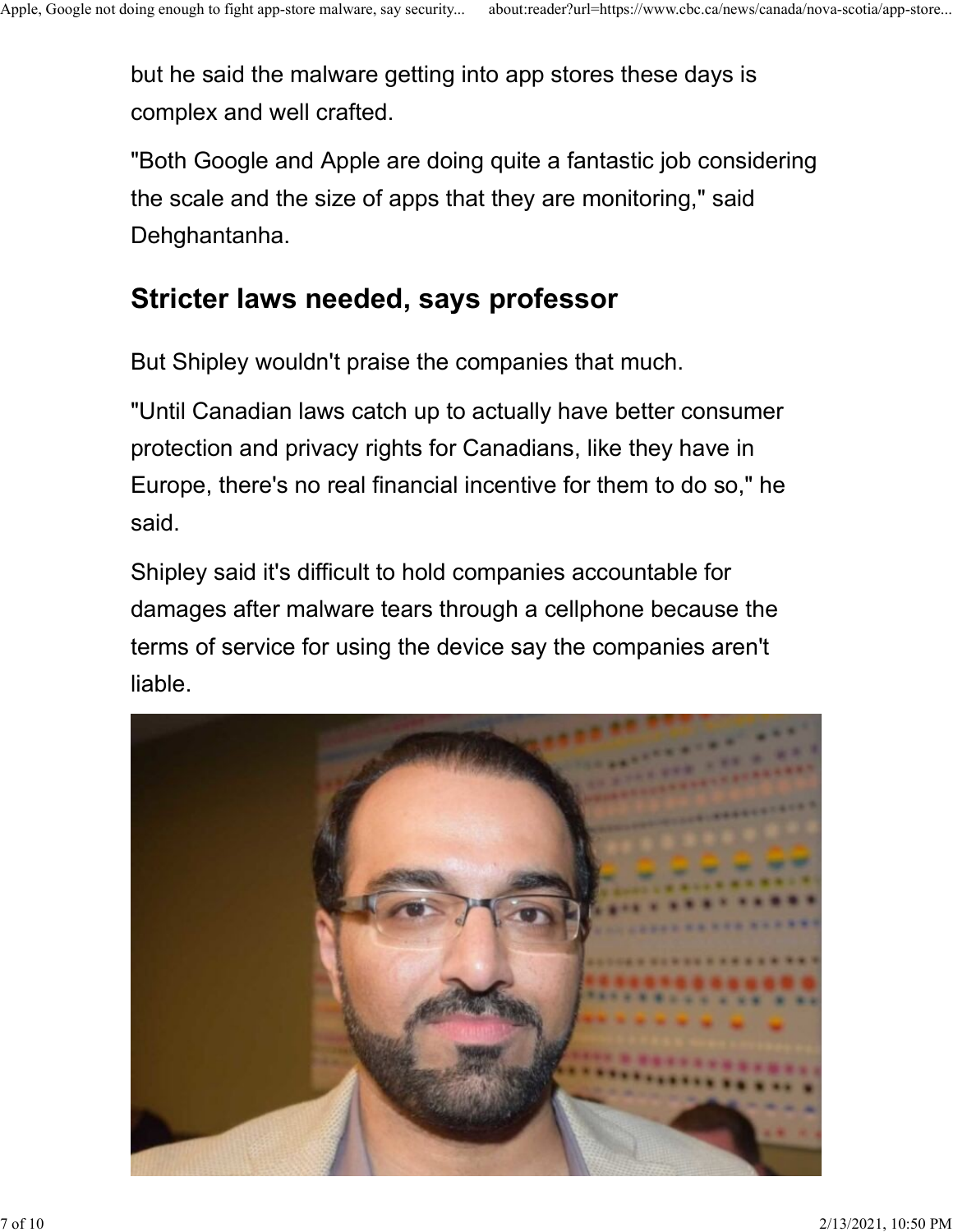Ali Dehghantanha is the director of the Cyber Security Lab at the University of Guelph. (University of Guelph) Apple, Google not doing enough to fight app-store malware, say security... about:reader?url=https://www.cbc.ca/news/canada/nova-scotia/app-store...<br>Ali Dehghantanha is the director of the Cyber Security Lab at the

> "They don't really face many consequences if malware gets on your phone from the app store," he said.

Canadians can protect themselves by installing antvirus software on their cellphones.

Lashkari said people should avoid downloading apps that have free and pay versions available, especially if the free version has exactly the same features as the one you buy. He said it's likely the free version has been compromised by malware.



Google's Canadian engineering headquarters in Kitchener-Waterloo, Ont. (Peter Power/Reuters)

Dehghantanha said before installing an app, people should think about what systems the app is asking for access to. For example, if a calculator program wants access to your camera, location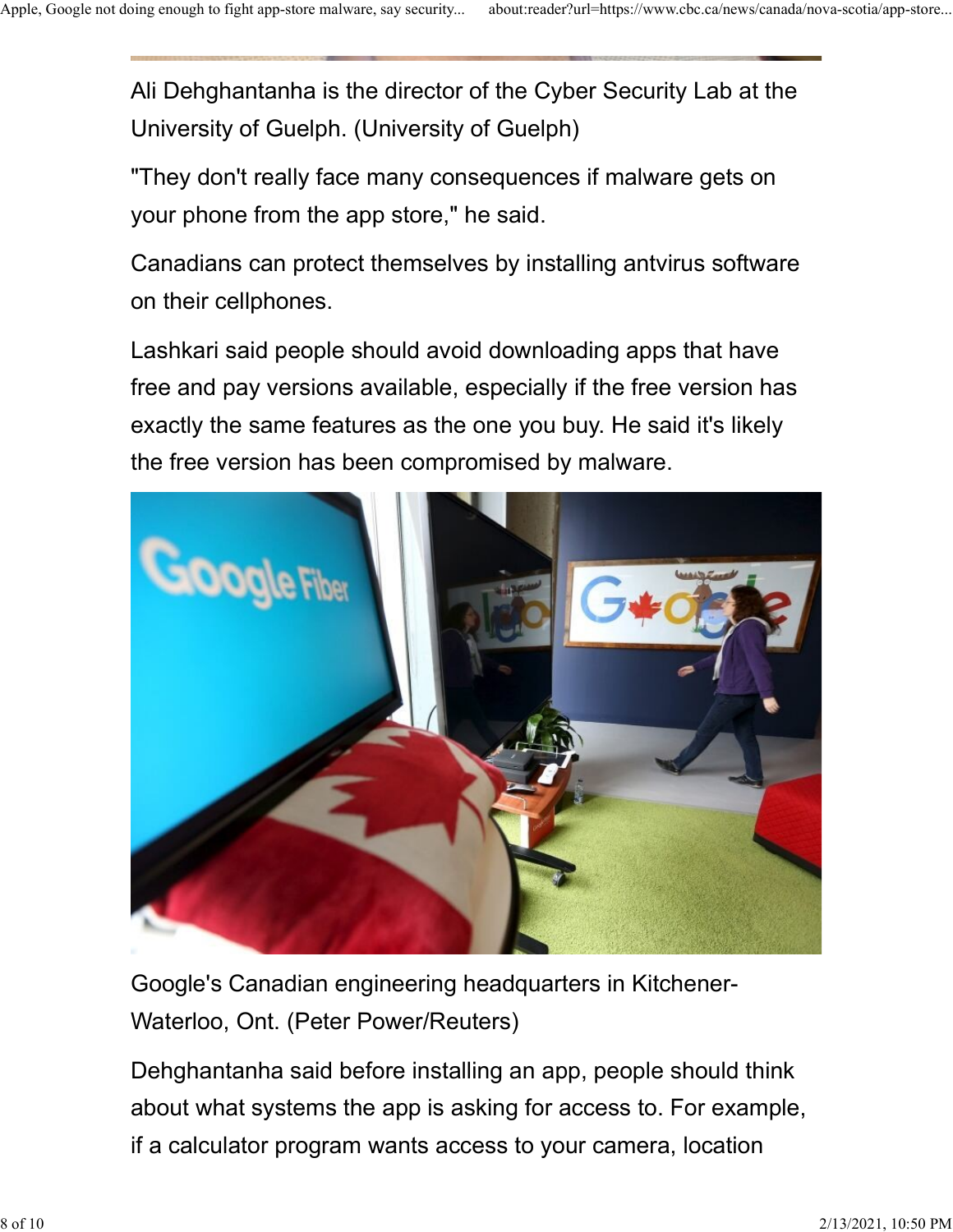services and contacts, people should ask why. Apple, Google not doing enough to fight app-store malware, say security... about:reader?url=https://www.cbc.ca/news/canada/nova-scotia/app-store...<br>Services and contacts, people should ask why.

"That would prevent many issues," he said.

Dehghantanha said some app developers will initially ask for all access so they can later make the app malicious.

He said people should pay attention to apps that continuously crash or have technical problems because that can indicate they have become malware.



An aerial view of the new Apple headquarters on April 28, 2017, in Cupertino, Calif. (Justin Sullivan/Getty Images)

Lashkari said people should also back up their cellphones so they have access to important information in case their phone becomes locked by ransomware.

Shipley said a phone's operating system needs to be kept up to date because updates often contain important security fixes. As well, users should never accept messages from unknown people